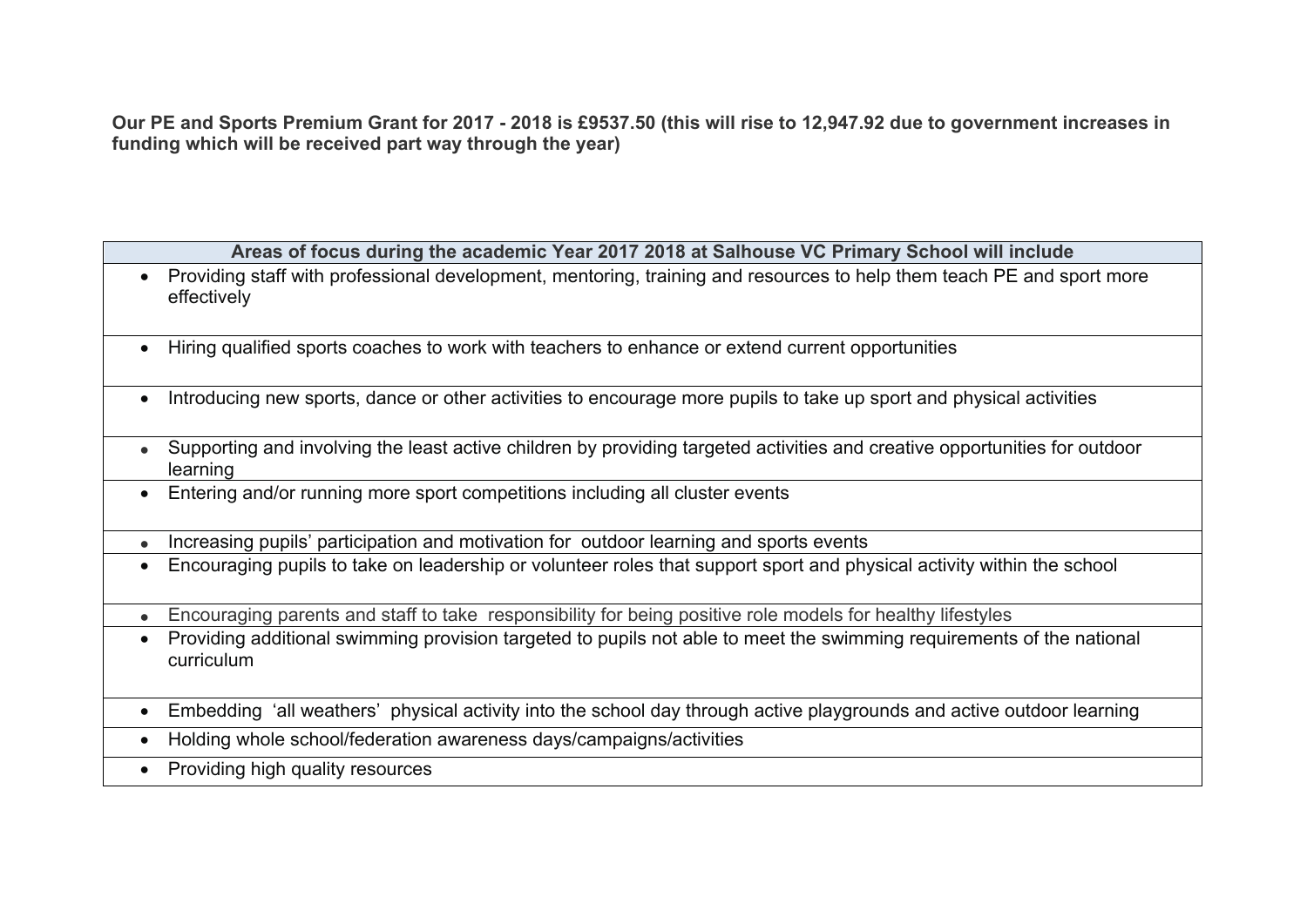- Meeting travel costs to events
- Securing additional staffing to facilitate activities

| Success Criteria against which impact will be measured and reported at the end of the academic year                    |  |  |
|------------------------------------------------------------------------------------------------------------------------|--|--|
| Confident, informed and engaged staff                                                                                  |  |  |
| Cross curricular links to healthy lifestyles evident in curriculum/lesson planning                                     |  |  |
| More incisive assessment to inform planning for individual, group and whole school improvement                         |  |  |
| High levels of pupil motivation and participation                                                                      |  |  |
| Pupils taking up activities out of school having experienced them in school                                            |  |  |
| Decrease in any stigma/prejudice around taking part in physical activities                                             |  |  |
| Participation in all cluster events                                                                                    |  |  |
| Hosting at least one cluster and/or federation events                                                                  |  |  |
| Pupil Feedback overwhelmingly positive about developing healthy lifestyles                                             |  |  |
| Parental satisfaction                                                                                                  |  |  |
| Pupils taking ownership of developing sport, PE and outdoor activities                                                 |  |  |
| Improved emotional wellbeing and improved behaviour linked to increased participation in healthy lifestyle activities. |  |  |
| A reduction in risk averse behaviour for pupils who currently avoid participation                                      |  |  |
| Shared vision and ethos                                                                                                |  |  |
| An outdoor environment that supports healthy lifestyle choices                                                         |  |  |
| Personal and team achievements                                                                                         |  |  |
| Low Obesity levels                                                                                                     |  |  |
| Good /increasing attendance to clubs                                                                                   |  |  |
| Parent participation                                                                                                   |  |  |
| A 'buzz' around keeping healthy through exercise and healthy lifestyle                                                 |  |  |
| Improved behaviour and social integration                                                                              |  |  |
|                                                                                                                        |  |  |